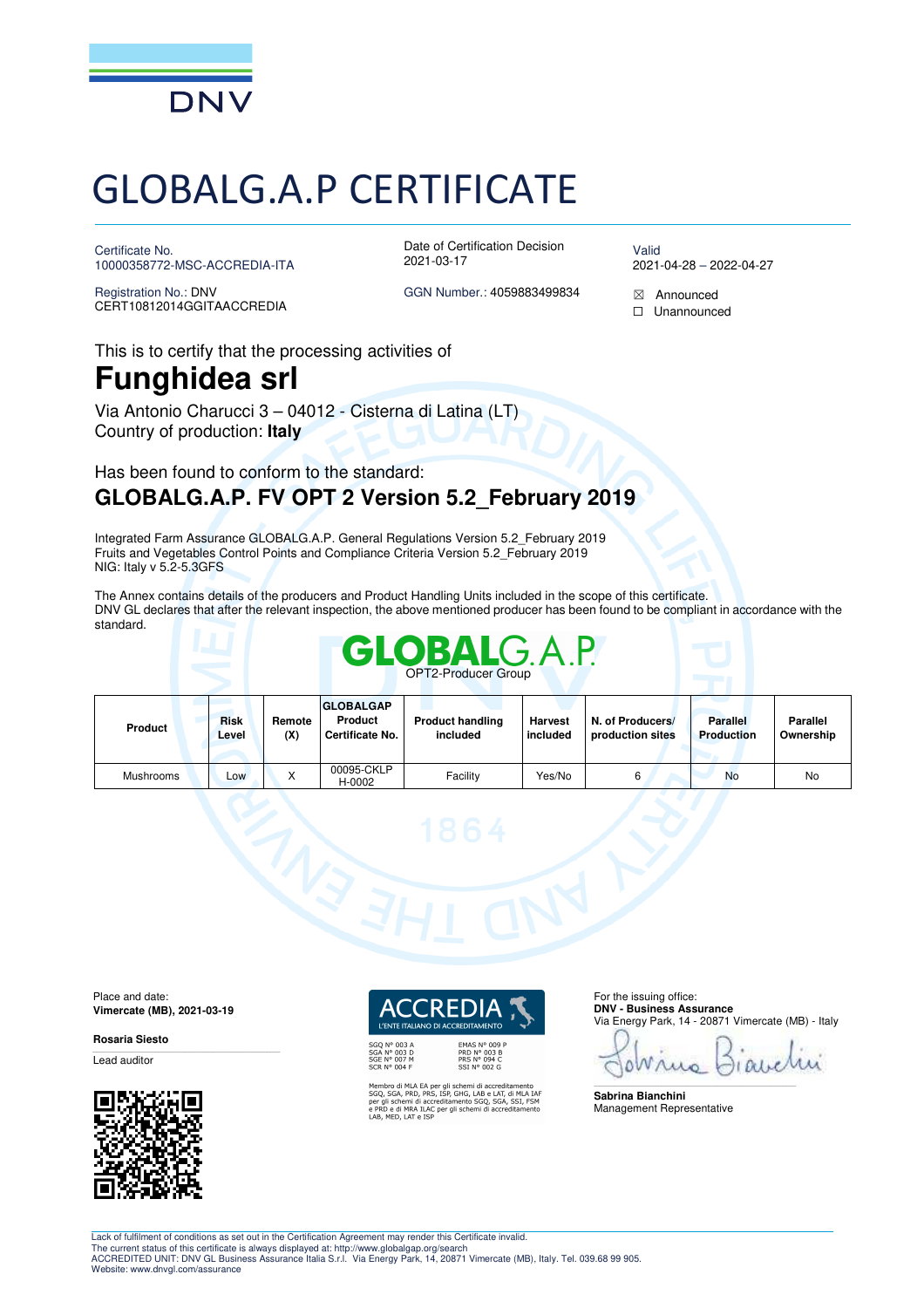

## **Appendix to Certificate (GGN 4059883499834)**

#### **ProducerGroup Members**

see Annex e-Certificate from Globalgap database

There is no product handling at producer group member level.

**Product Handling Units** included in the scope of Certification are the following:

#### **Product Handling Units (PHUs)**

| <b>GGN or GLN</b> | <b>PHU name and address</b>                                                                         | Product(s)       | <b>Parallel ownership</b> |
|-------------------|-----------------------------------------------------------------------------------------------------|------------------|---------------------------|
| 4059883499834     | <b>FUNGHIDEA SRL - VIA</b><br>ANTONIO CHIARUCCI 3 -<br>04012 CISTERNA DI<br>LATINA, LATINA<br>Italv | <b>Mushrooms</b> | No                        |

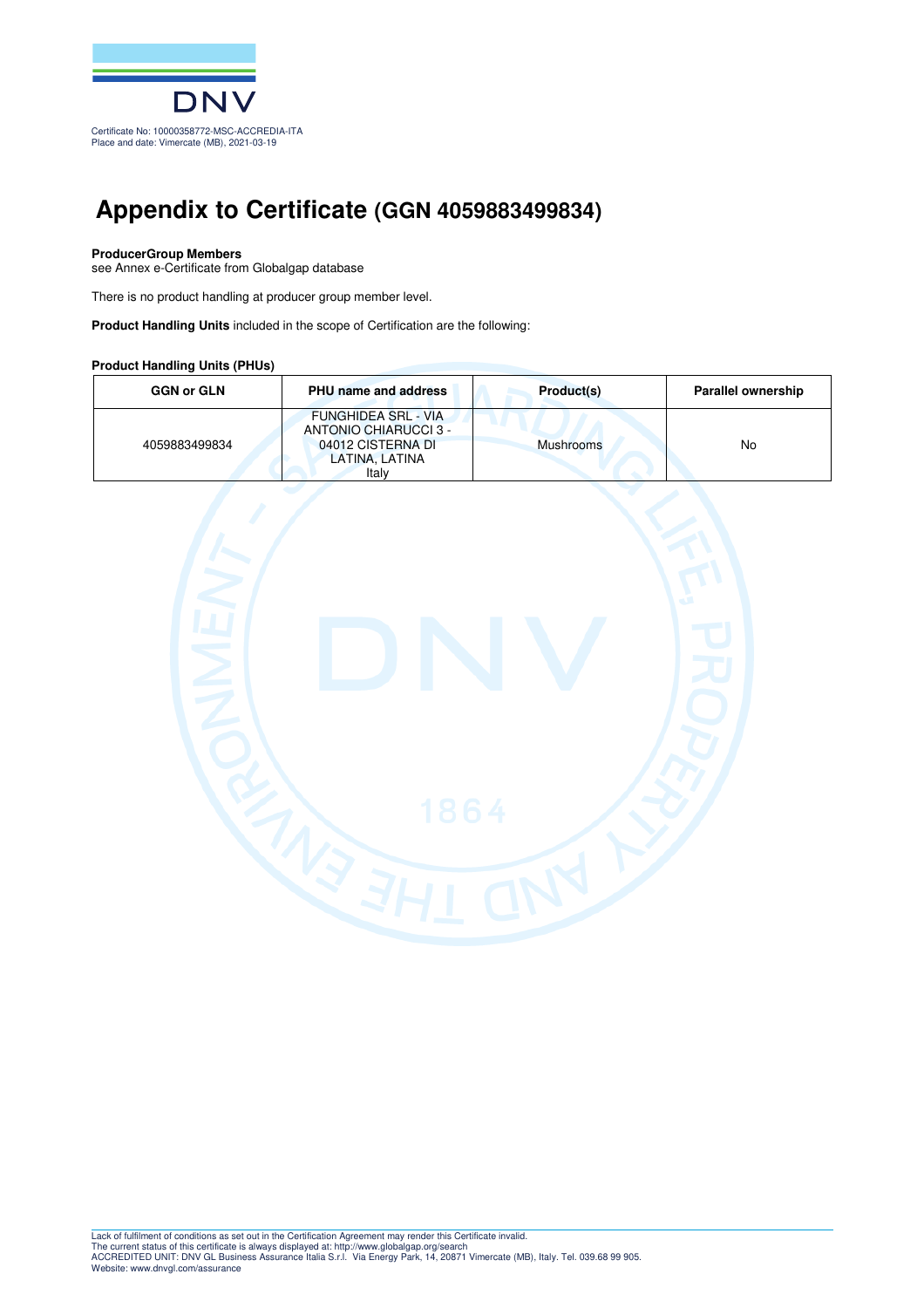## GGN: 4059883499834

**DNV·GL** 

## **Option 2 - Producer group**

Issued to

ProducerGroup - FUNGHIDEA SRL - Via Antonio Chiarucci 3, 04012, - Cisterna Di Latina

Italy

The Annex contains details of the producers assigned to this certificate.

The Certification Body DNV GL Business Assurance Italia S.r.l. declares that the production of the products mentioned on this certificate has been found to be compliant in accordance with the standard: GLOBALG.A.P.

| Product   | Product<br>Cert.<br>No. <sup>1</sup> | Attributes                                                     | No. of<br>Prod. <sup>2</sup> | CoD <sup>3</sup> | Schemeversion   |
|-----------|--------------------------------------|----------------------------------------------------------------|------------------------------|------------------|-----------------|
| Mushrooms | 00095-<br>CKLPH-<br>0002             | Harvest Included: Included                                     |                              |                  |                 |
|           |                                      | Product Handling: Facility                                     |                              |                  | GLOBALG.A.P.    |
|           |                                      | Parallel Production (PP)?: No                                  |                              |                  |                 |
|           |                                      | Unannounced reward program: No, annual<br>announced inspection | 6                            | <b>ITA</b>       | IFA version 5.2 |
|           |                                      | Parallel Ownership (PO)?: No                                   |                              |                  |                 |
|           |                                      | Assessment conducted remotely?: Yes                            |                              |                  |                 |

### **Online Certificate Validation Tool**

All listed information refers to the certificate of the producer group and reflects current certification information in the database as of the log date. The current status of this certificate can be verified at https://database.globalgap.org/search

 $\overline{1}$ GLOBALG.A.P. Product Certificate Number

- $\sqrt{2}$ Number of Producers
- $\overline{3}$ Countries of Destination. The countries where the product is intended to be sold.

Log Date (Printing date of certificate): 2021-03-19 11:33 UTC (GMT) 24h

Valid from (This certificate may be valid up to 12 month from this date): 2021-04-28

Valid to (must always be checked against latest certificate information in database): 2022-04-27

Date of Certification decision: 2021-03-17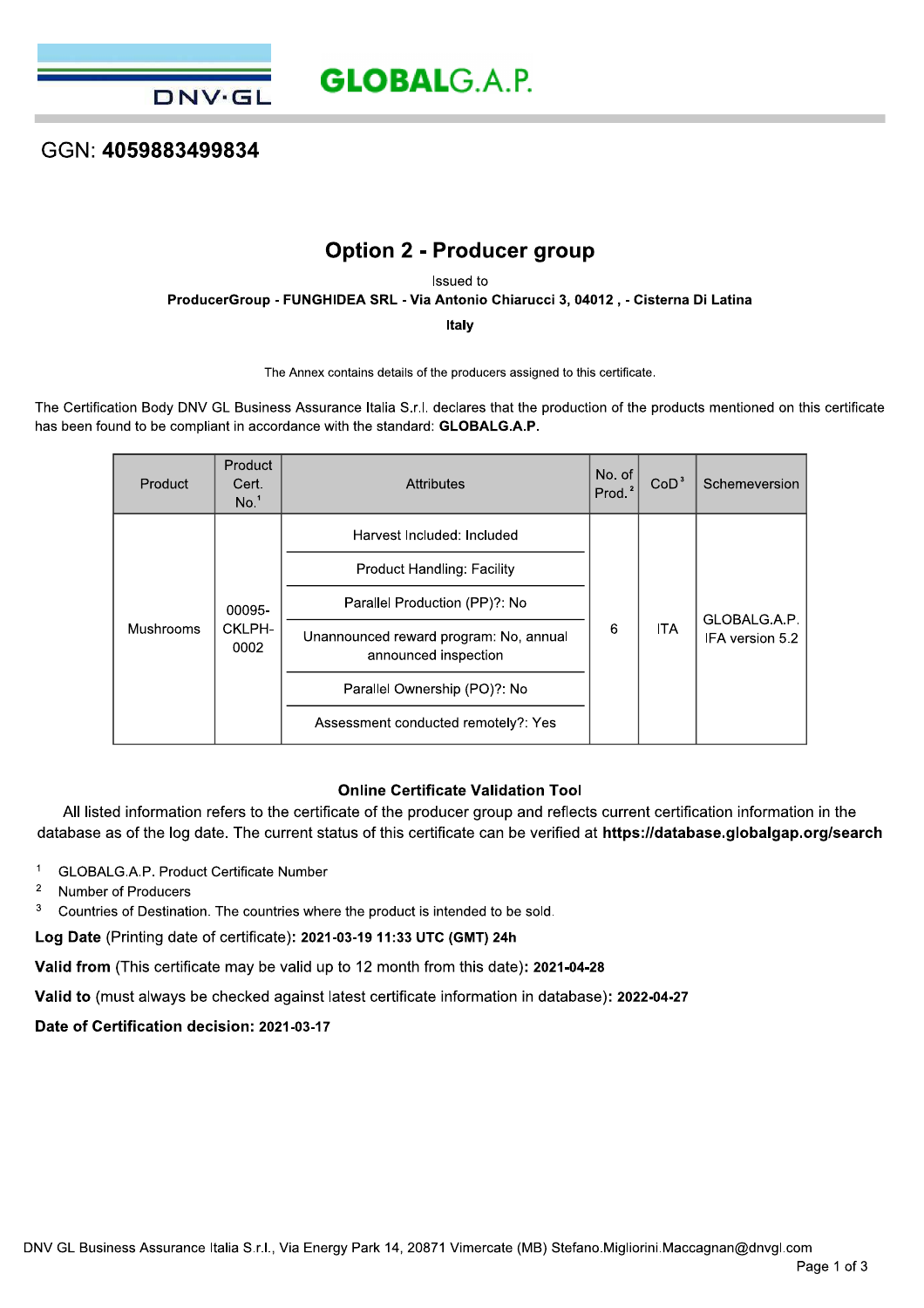## GGN: 4059883499834

## ANNEX for GGN: 4059883499834

## Log Date (Printing date of certificate): 2021-03-19 11:33 UTC (GMT) 24h

## Producer Group Members (Option 2 or 4)

| Product   | GGN / Reg. No. <sup>4</sup>                                                        | Company /<br>Producer name<br>and address                                                                        | <b>Attributes</b>                                              | Quantities                                   |                                     |
|-----------|------------------------------------------------------------------------------------|------------------------------------------------------------------------------------------------------------------|----------------------------------------------------------------|----------------------------------------------|-------------------------------------|
| Mushrooms | 4052852789134<br><b>DNV</b><br>CERT10812014<br><b>GGITAACCRED</b><br>IA            | Fungicoltura del<br>Circeo S.r.l. Via<br>Portosello<br>s.n.c., '04016,<br>Borgo San<br>Donato -<br>Sabaudia (Lt) | Harvest Included: Included                                     | Non cov. first <sup>5</sup> :                |                                     |
|           |                                                                                    |                                                                                                                  | Product Handling: No                                           | 0.0000 ha                                    |                                     |
|           |                                                                                    |                                                                                                                  | Parallel Production (PP)?: No                                  | Non cov. further <sup>6</sup> :<br>0.0000 ha |                                     |
|           |                                                                                    |                                                                                                                  | Unannounced reward program: No, annual<br>announced inspection | Cov. first <sup>7</sup> :<br>12.7400 ha      |                                     |
|           |                                                                                    |                                                                                                                  | Parallel Ownership (PO)?: No                                   | Cov. further <sup>8</sup> :                  |                                     |
|           |                                                                                    |                                                                                                                  | Assessment conducted remotely?: N/A                            | 0.0000 ha                                    |                                     |
|           | 4052852789141<br><b>DNV</b><br>CERT10802014<br><b>GGITAACCRED</b><br>IA            | Mac S.s. Via<br>Colle Tenne 1,<br>04010, Cori (Lt)                                                               | Harvest Included: Included                                     | Non cov. first <sup>5</sup> :                |                                     |
|           |                                                                                    |                                                                                                                  | Product Handling: No                                           | 0.0000 ha                                    |                                     |
| Mushrooms |                                                                                    |                                                                                                                  | Parallel Production (PP)?: No                                  | Non cov. further <sup>6</sup> :<br>0.0000 ha |                                     |
|           |                                                                                    |                                                                                                                  | Unannounced reward program: No, annual<br>announced inspection | Cov. first <sup>7</sup> :<br>7.1850 ha       |                                     |
|           |                                                                                    |                                                                                                                  | Parallel Ownership (PO)?: No                                   | Cov. further <sup>8</sup> :<br>0.0000 ha     |                                     |
|           |                                                                                    |                                                                                                                  | Assessment conducted remotely?: N/A                            |                                              |                                     |
| Mushrooms | 4059883499841<br><b>DNV</b><br>CERT15832018<br><b>GGITAAACCRE</b><br><b>DIA-01</b> | <b>AZIENDA</b>                                                                                                   | Harvest Included: Included                                     | Non cov. first <sup>5</sup> :                |                                     |
|           |                                                                                    |                                                                                                                  | <b>AGRICOLA</b><br><b>BUGLIONE</b>                             | Product Handling: No                         | 0.0000 ha                           |
|           |                                                                                    | <b>UMBERTO E</b><br>GIANNI SOC.<br><b>SEMPLICE VIA</b><br><b>LITORANEA</b><br>266, 04100,<br><b>BORGO</b>        | Parallel Production (PP)?: No                                  | Non cov. further <sup>6</sup> :<br>0.0000 ha |                                     |
|           |                                                                                    |                                                                                                                  | Unannounced reward program: No, annual<br>announced inspection | Cov. first <sup>7</sup> :<br>1.5120 ha       |                                     |
|           |                                                                                    |                                                                                                                  | Parallel Ownership (PO)?: No                                   | Cov. further <sup>8</sup> :                  |                                     |
|           |                                                                                    |                                                                                                                  | <b>GRAPPA</b>                                                  |                                              | Assessment conducted remotely?: N/A |